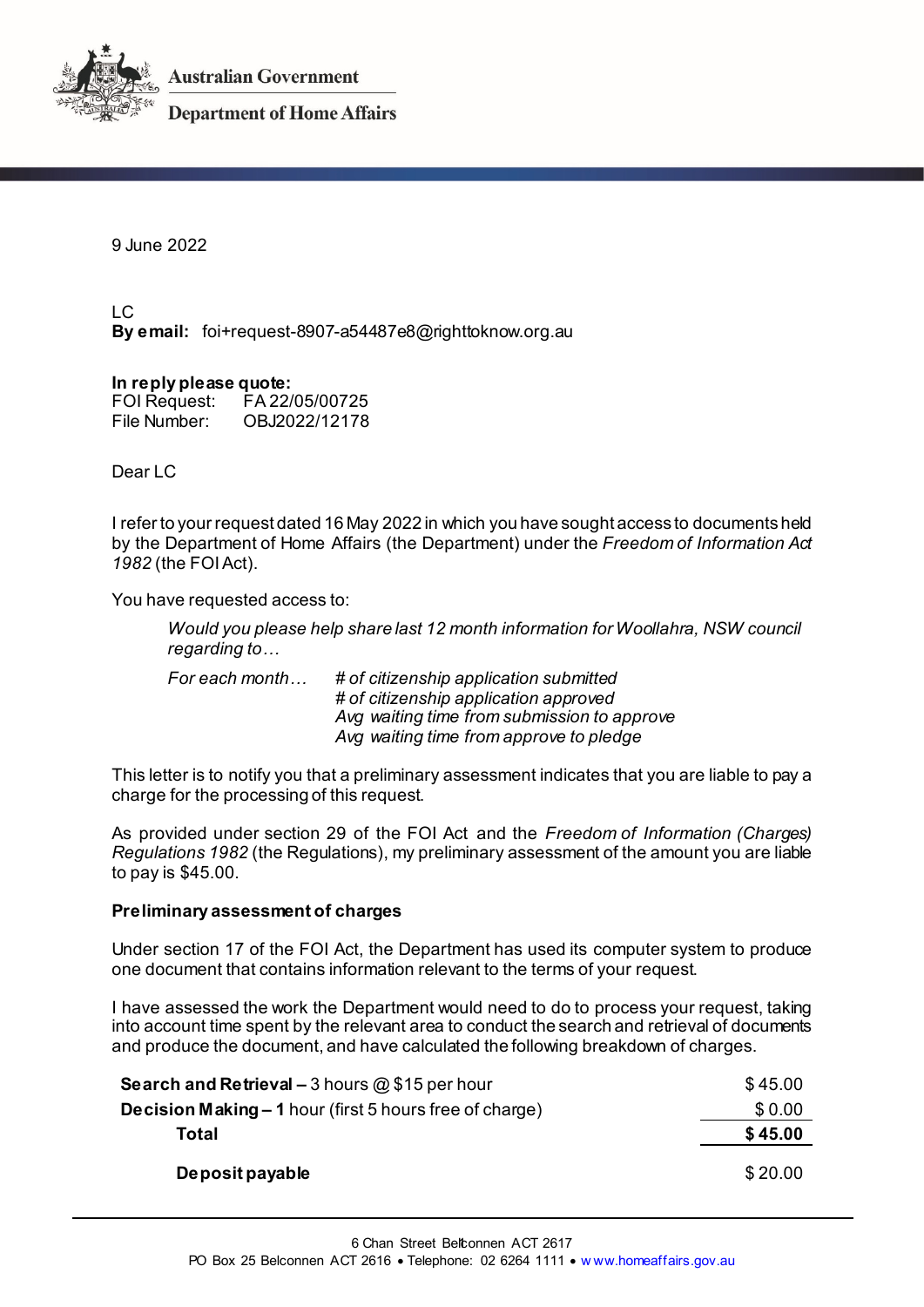# **Details of the Charge**

It has taken three hours to search for, retrieve and produce the document which falls within the scope of your request. The one document consisting of one page will require a decision to be made on access and it is estimated that this will take one hour (noting that the first five hours are free of charge).

As the charge exceeds \$25.00, a deposit of \$20.00 will be sought if the charge is imposed. Please note that by paying the deposit you are deemed to have accepted the charge and will be liable for the full amount once a decision has been made on the documents.

## **Timeframe for your response and next steps**

The FOI Act provides you with 30 days to respond, in writing, to this notice, which is **Saturday, 9 July 2022**. However, as this date falls on a non-working day, section 36(2) of the *Acts Interpretation Act 1901* provides that the latest date you may respond is the next working day, which is **Monday, 11 July 2022.**

By this date you **must** do one of the following:

- agree to pay the charge;
- contend that the charge has been wrongly assessed; or should be reduced or not imposed; and explain your reasons; or
- you may withdraw your request.

Once you have paid, please advise the FOI Section at foi@homeaffairs.gov.au immediately to avoid delays in the processing of your request.

Please note that if you do not provide a written response within the **30 day timeframe** your request will be taken to have been withdrawn (by you) under section 29(2) of the Act.

## **Contesting Charges**

If you seek to contend the assessment of charges the Department may make a decision on whether a charge should be reduced or not imposed and **must** take into account:

- whether payment of the charge, or part of it, would cause you financial hardship
- whether giving access to the documents is in the general public interest or in the interest of a substantial section of the public

This is not an exhaustive list and the Department may consider any other relevant matters. Please set out your reasons and evidence in support of your reasons as clearly as possible. If you believe that payment of the charge would cause you financial hardship, please provide sufficient details of your financial circumstances to enable the decision maker to make a well informed decision.

## **Payment**

To indicate your agreement to pay the charge you are required to pay the deposit, or pay the charge in full.

The Department has a number of payment options available, including an online payment facility for credit/debit cards; automated telephone payment system and BPay. You may also pay the charge by cheque or money order.